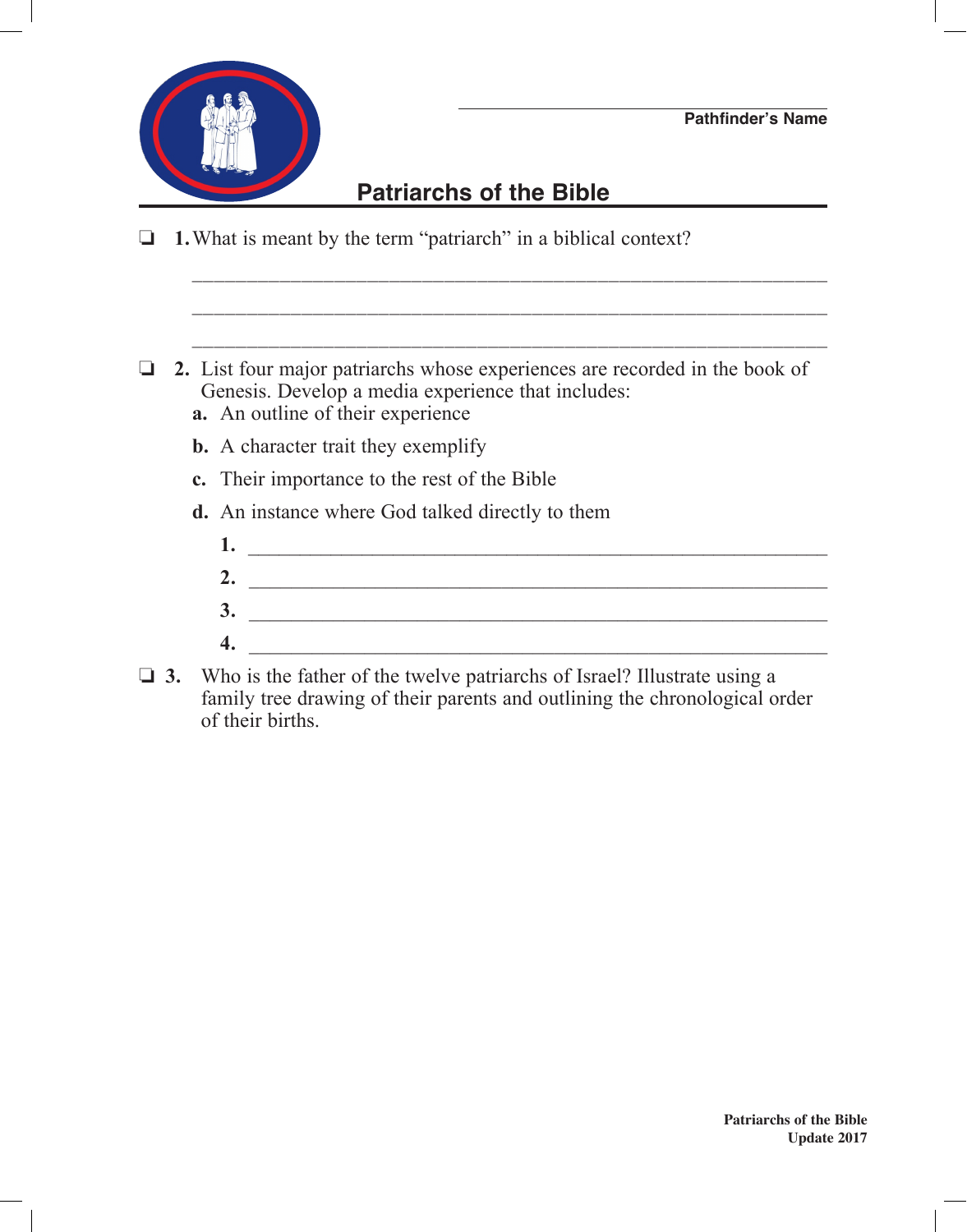- $\Box$  **4.** Name three biblical patriarchs not found in the book of Genesis and briefly describe their significant role in the Bible.
	- **1.** \_\_\_\_\_\_\_\_\_\_\_\_\_\_\_\_\_\_\_\_\_\_\_\_\_\_\_\_\_\_\_\_\_\_\_\_\_\_\_\_\_\_\_\_\_\_\_\_\_\_\_\_\_\_\_\_
	- **2.** \_\_\_\_\_\_\_\_\_\_\_\_\_\_\_\_\_\_\_\_\_\_\_\_\_\_\_\_\_\_\_\_\_\_\_\_\_\_\_\_\_\_\_\_\_\_\_\_\_\_\_\_\_\_\_
	- **3.** \_\_\_\_\_\_\_\_\_\_\_\_\_\_\_\_\_\_\_\_\_\_\_\_\_\_\_\_\_\_\_\_\_\_\_\_\_\_\_\_\_\_\_\_\_\_\_\_\_\_\_\_\_\_\_
- o **5.** Read a chapter from Patriarchs and Prophets, written by Ellen White, that covers your favorite patriarch. Find five points that you may have learned from your reading. As a group or with a leader, discuss the five points.
	- **1.** \_\_\_\_\_\_\_\_\_\_\_\_\_\_\_\_\_\_\_\_\_\_\_\_\_\_\_\_\_\_\_\_\_\_\_\_\_\_\_\_\_\_\_\_\_\_\_\_\_\_\_\_\_\_\_\_ **2.** \_\_\_\_\_\_\_\_\_\_\_\_\_\_\_\_\_\_\_\_\_\_\_\_\_\_\_\_\_\_\_\_\_\_\_\_\_\_\_\_\_\_\_\_\_\_\_\_\_\_\_\_\_\_\_
	- **3.** \_\_\_\_\_\_\_\_\_\_\_\_\_\_\_\_\_\_\_\_\_\_\_\_\_\_\_\_\_\_\_\_\_\_\_\_\_\_\_\_\_\_\_\_\_\_\_\_\_\_\_\_\_\_\_
	- **4.** \_\_\_\_\_\_\_\_\_\_\_\_\_\_\_\_\_\_\_\_\_\_\_\_\_\_\_\_\_\_\_\_\_\_\_\_\_\_\_\_\_\_\_\_\_\_\_\_\_\_\_\_\_\_\_
- $\bullet$ .  $\qquad \qquad \qquad$ □ 6. Search Genesis 6 and find the evidence that Noah was called by God.

\_\_\_\_\_\_\_\_\_\_\_\_\_\_\_\_\_\_\_\_\_\_\_\_\_\_\_\_\_\_\_\_\_\_\_\_\_\_\_\_\_\_\_\_\_\_\_\_\_\_\_\_\_\_\_\_\_\_

\_\_\_\_\_\_\_\_\_\_\_\_\_\_\_\_\_\_\_\_\_\_\_\_\_\_\_\_\_\_\_\_\_\_\_\_\_\_\_\_\_\_\_\_\_\_\_\_\_\_\_\_\_\_\_\_\_\_

\_\_\_\_\_\_\_\_\_\_\_\_\_\_\_\_\_\_\_\_\_\_\_\_\_\_\_\_\_\_\_\_\_\_\_\_\_\_\_\_\_\_\_\_\_\_\_\_\_\_\_\_\_\_\_\_\_\_

- □ 7. Draw an image of a boat.
	- **a.** Inside the boat, list the reasons Noah's family chose to go on the boat.
	- **b.** Outside the boat, list the reasons the people chose not to go on the boat.
	- **c.** Circle those things that would influence your decision to be inside or outside the boat.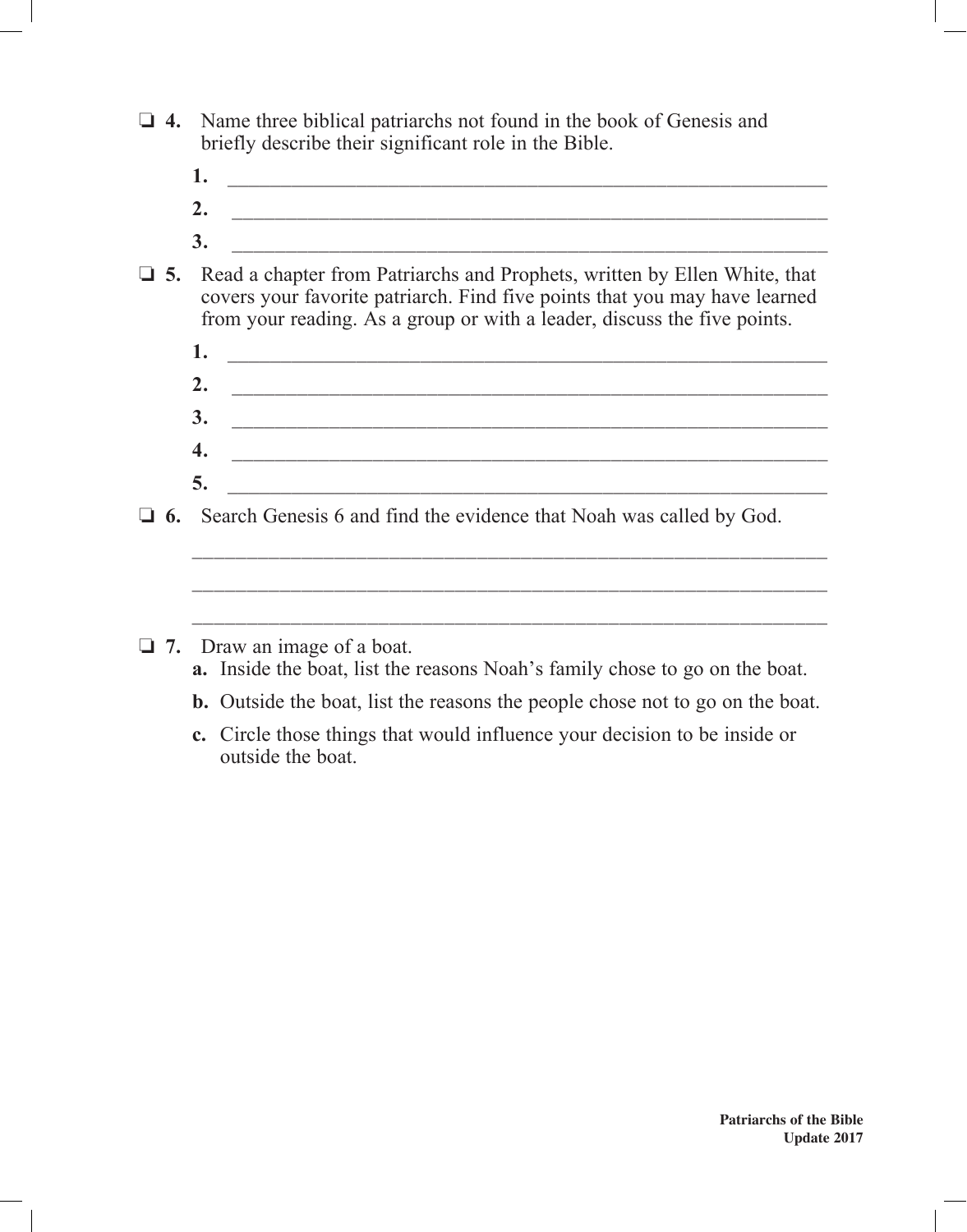| $\Box$ 8. | Compare and contrast Genesis 12 and 22 discussing how Abraham's faith<br>grew.                                                                                   |
|-----------|------------------------------------------------------------------------------------------------------------------------------------------------------------------|
|           |                                                                                                                                                                  |
|           |                                                                                                                                                                  |
| $\Box$ 9. | Give the reason why God changed Abram's name to Abraham, found in<br>Genesis 17. List why the name was changed, the time frame, and the                          |
|           | effect.                                                                                                                                                          |
|           |                                                                                                                                                                  |
|           | $\Box$ 10. List three major events in Joseph's life where God took a bad situation<br>and used it to further His will.                                           |
|           | 1.<br><u> 1989 - Johann John Harry, mars eta bainar eta baina eta baina eta baina eta baina eta baina eta baina eta ba</u><br>2.                                 |
|           | 3.                                                                                                                                                               |
|           | $\Box$ 11. When Joseph's brothers came to Egypt, he devised a few tests. What was<br>he trying to ascertain? List the tests and what they were designed to show. |
|           |                                                                                                                                                                  |
|           |                                                                                                                                                                  |
|           |                                                                                                                                                                  |
|           |                                                                                                                                                                  |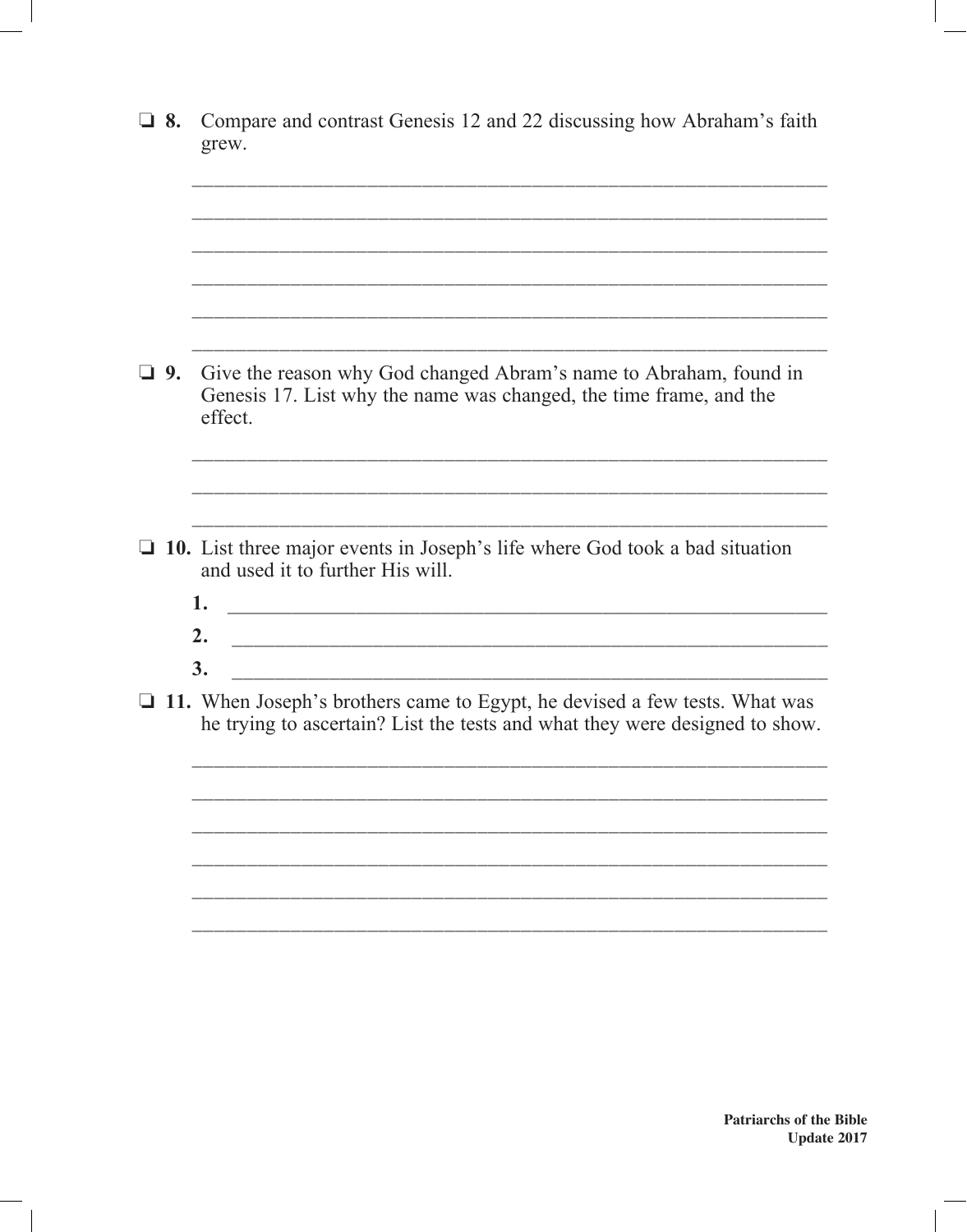- o **12.** Illustrate the significance of Moses' life in three major stages. List the length of time for each stage, what he learned and what caused the changes from one stage to the next.
	- **a.** Prince of Egypt
	- **b.** Shepherd
	- **c.** Leader of his people